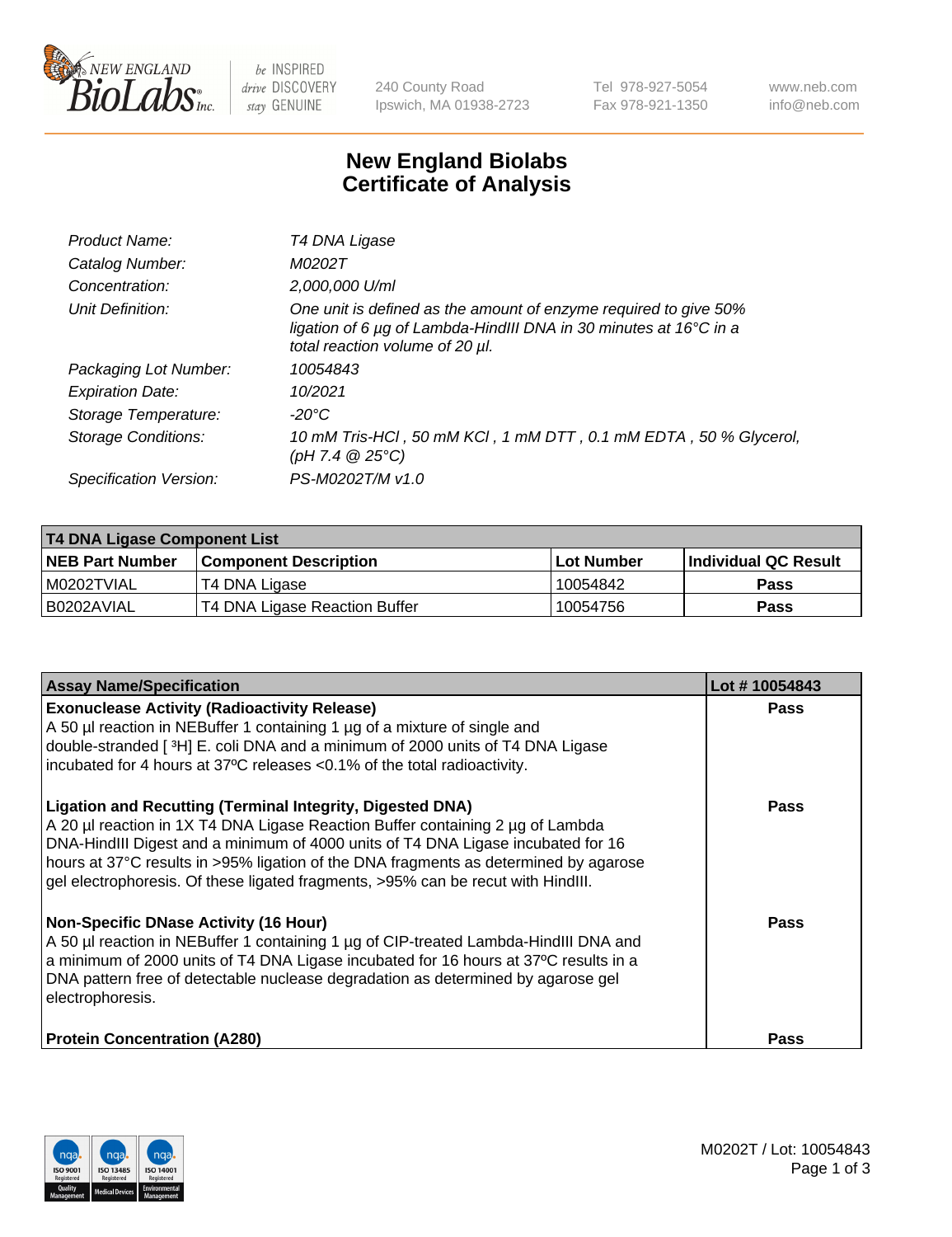

be INSPIRED drive DISCOVERY stay GENUINE

240 County Road Ipswich, MA 01938-2723 Tel 978-927-5054 Fax 978-921-1350

www.neb.com info@neb.com

| <b>Assay Name/Specification</b>                                                                                                                                                                                                                                                                                                                                                                             | Lot #10054843 |
|-------------------------------------------------------------------------------------------------------------------------------------------------------------------------------------------------------------------------------------------------------------------------------------------------------------------------------------------------------------------------------------------------------------|---------------|
| The concentration of T4 DNA Ligase is 2 mg/ml +/- 10% as determined by UV absorption<br>at 280 nm. Protein concentration is determined by the Pace method using the<br>extinction coefficient of 57,675 and molecular weight of 55,292 daltons for T4 DNA<br>Ligase (Pace, C.N. et al. (1995) Protein Sci., 4, 2411-2423).                                                                                  |               |
| <b>Protein Purity Assay (SDS-PAGE)</b><br>T4 DNA Ligase is ≥ 95% pure as determined by SDS-PAGE analysis using Coomassie Blue<br>detection.                                                                                                                                                                                                                                                                 | <b>Pass</b>   |
| qPCR DNA Contamination (E. coli Genomic)<br>A minimum of 2000 units of T4 DNA Ligase is screened for the presence of E. coli<br>genomic DNA using SYBR® Green qPCR with primers specific for the E. coli 16S rRNA<br>locus. Results are quantified using a standard curve generated from purified E. coli<br>genomic DNA. The measured level of E. coli genomic DNA contamination is ≤ 1 E. coli<br>genome. | Pass          |
| <b>RNase Activity (Extended Digestion)</b><br>A 10 µl reaction in NEBuffer 4 containing 40 ng of a 300 base single-stranded RNA<br>and a minimum of 1 µl of T4 DNA Ligase is incubated at 37°C. After incubation for 16<br>hours, >90% of the substrate RNA remains intact as determined by gel electrophoresis<br>using fluorescent detection.                                                             | Pass          |
| <b>Single Stranded DNase Activity (FAM-Labeled Oligo)</b><br>A 50 µl reaction in CutSmart® Buffer containing a 20 nM solution of a fluorescent<br>internal labeled oligonucleotide and a minimum of 10,000 units of T4 DNA Ligase<br>incubated for 16 hours at 37°C yields <5% degradation as determined by capillary<br>electrophoresis.                                                                   | <b>Pass</b>   |
| <b>Endonuclease Activity (Nicking)</b><br>A 50 µl reaction in NEBuffer 1 containing 1 µg of supercoiled PhiX174 DNA and a<br>minimum of 2000 units of T4 DNA Ligase incubated for 4 hours at 37°C results in <10%<br>conversion to the nicked form as determined by agarose gel electrophoresis.                                                                                                            | <b>Pass</b>   |
| DNase Activity (Labeled Oligo, 3' extension)<br>A 50 µl reaction in CutSmart® Buffer containing a 20 nM solution of a fluorescent<br>labeled double-stranded oligonucleotide containing a 3' extension and a minimum of<br>10,000 units of T4 DNA Ligase incubated for 16 hours at 37°C yields <5% degradation<br>as determined by capillary electrophoresis.                                               | Pass          |
| <b>DNase Activity (Labeled Oligo, 5' extension)</b><br>A 50 µl reaction in CutSmart® Buffer containing a 20 nM solution of a fluorescent<br>labeled double-stranded oligonucleotide containing a 5' extension and a minimum of<br>10,000 units of T4 DNA Ligase incubated for 16 hours at 37°C yields <5% degradation                                                                                       | Pass          |